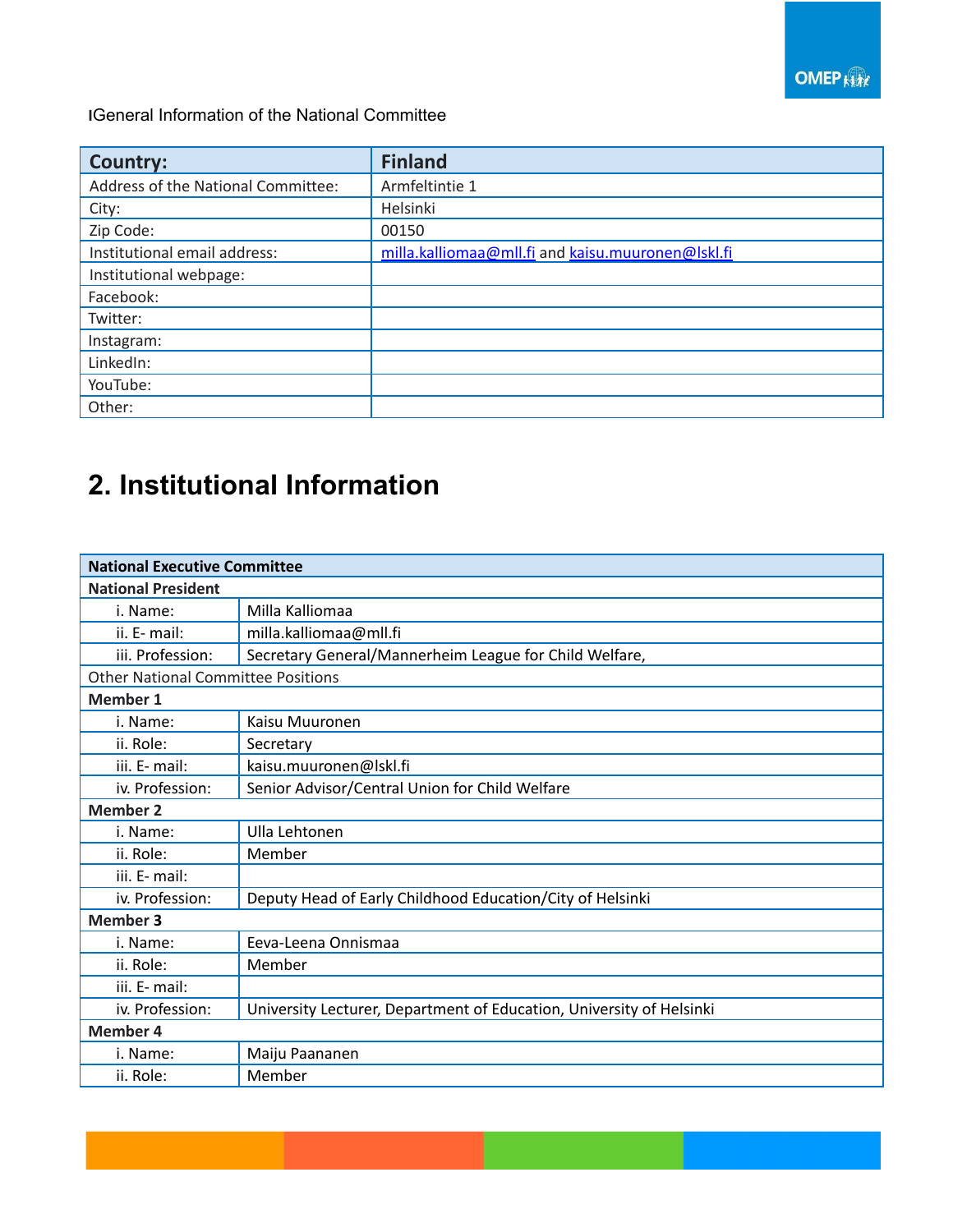## **OMEP Kitt**

| iii. E- mail:   |                                                                                 |  |  |
|-----------------|---------------------------------------------------------------------------------|--|--|
| iv. Profession: | Assistant professor, Early childhood education, University of Tampere           |  |  |
| <b>Member 5</b> |                                                                                 |  |  |
| i. Name:        | Jarkko Lahtinen                                                                 |  |  |
| ii. Role:       | Member                                                                          |  |  |
| iii. E- mail:   |                                                                                 |  |  |
| iv. Profession: | Development Manager, The Association of Finnish Local and Regional Authorities  |  |  |
| <b>Member 6</b> |                                                                                 |  |  |
| i. Name:        | Kati Costiander                                                                 |  |  |
| ii. Role:       | Member                                                                          |  |  |
| iii. E- mail:   |                                                                                 |  |  |
| iv. Profession: | Counsellor of Education, Finnish National Agency for Education                  |  |  |
| <b>Member 7</b> |                                                                                 |  |  |
| i. Name:        | Päivi Lindberg                                                                  |  |  |
| ii. Role:       | Member                                                                          |  |  |
| iii. E- mail:   |                                                                                 |  |  |
| iv. Profession: | Chief Specialist, National Institute for Health and Welfare                     |  |  |
| <b>Member 8</b> |                                                                                 |  |  |
| i. Name:        | Anitta Pakanen                                                                  |  |  |
| ii. Role:       | Member                                                                          |  |  |
| iii. E- mail:   |                                                                                 |  |  |
| iv. Profession: | President of the ECE Teacher's Union of Finland                                 |  |  |
| <b>Member 9</b> |                                                                                 |  |  |
| i. Name:        | Marjaana Marttila- Ojala                                                        |  |  |
| ii. Role:       |                                                                                 |  |  |
| iii. E- mail:   |                                                                                 |  |  |
| iv. Profession: | Senior Lecturer, Diaconia University of Applied Sciences/ University of Applied |  |  |
|                 | Sciences/ECEC network                                                           |  |  |
| Member 10       |                                                                                 |  |  |
| i. Name:        |                                                                                 |  |  |
| ii. Role:       |                                                                                 |  |  |
| iii. E- mail:   |                                                                                 |  |  |
| iv. Profession: |                                                                                 |  |  |

## **3. Information on the members of the National Committee**

| 1. OMEP members by membership type              | Quantity |  |
|-------------------------------------------------|----------|--|
| a) Individuals members                          |          |  |
| i. Active members:                              |          |  |
| ii. Honorary members                            |          |  |
| b) Institutional Members                        |          |  |
| i. Centers, Schools and Public Kindergartens:   |          |  |
| ii. Centers, Schools and Private Kindergartens: |          |  |